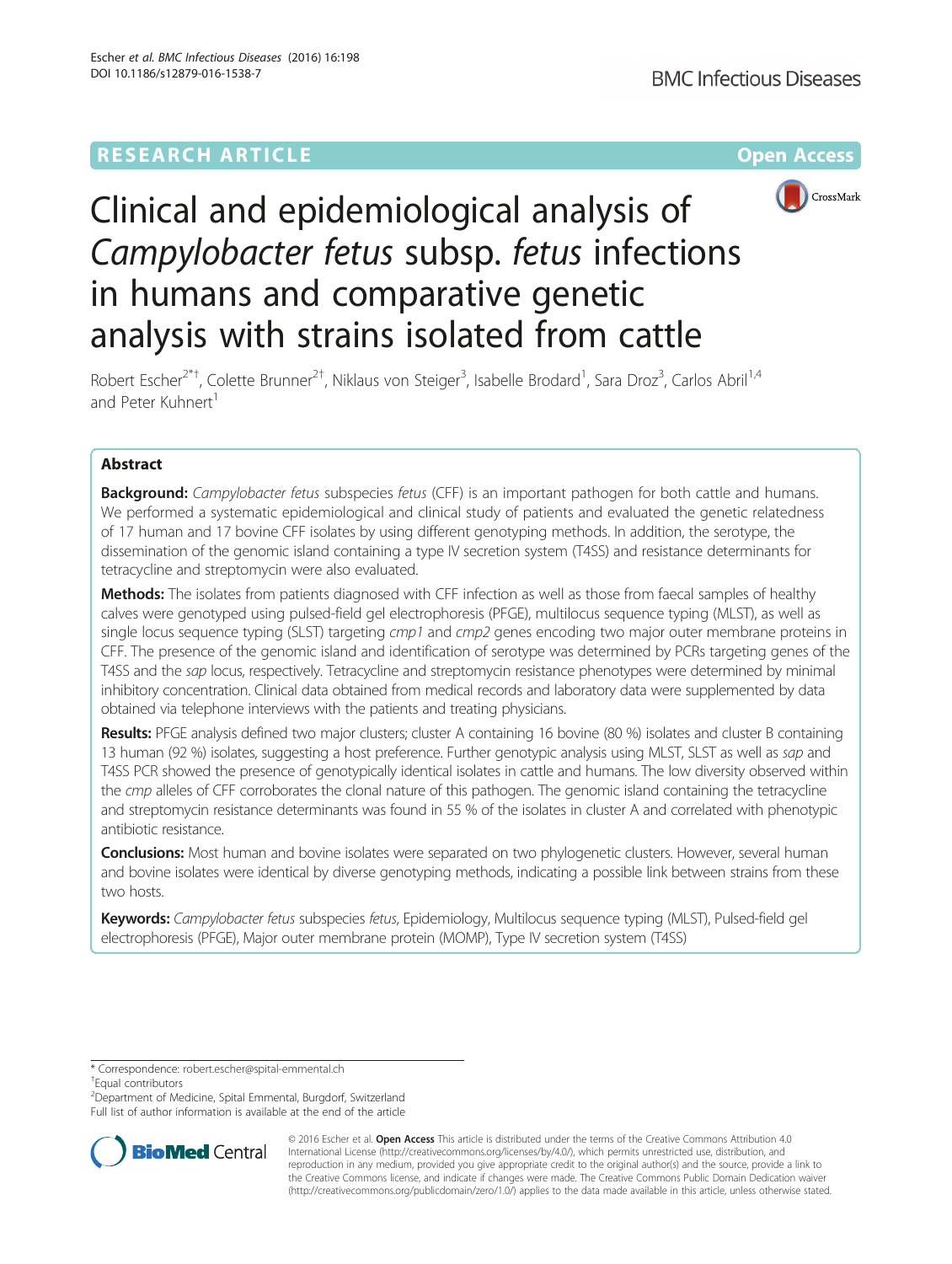## Background

The species *Campylobacter fetus* is divided into two subspecies, Campylobacter fetus subspecies fetus (CFF) and Campylobacter fetus subspecies venerealis (CFV). CFV is host restricted and is the causative agent of bovine genital campylobacteriosis. In contrast, CFF is a pathogen affecting animals as well as humans. It has commensal characteristics in a wide range of animals and is most often associated with abortion in sheep and to a lesser extent in cattle [[1\]](#page-8-0). In humans, CFF is recognized within other Campylobacter species as a major causative factor in extraintestinal illness. It has emerged as a human pathogen responsible for serious systemic disease, and although responding mostly to ampicillin, gentamicin and carbapenems [[2](#page-8-0)], there is still a documented mortality rate of up to 14 % [[3](#page-8-0)]. CFF has a predilection for the human vascular endothelium, and the majority of reported infections include blood stream infections and haematogenous spread. CFF has been isolated from blood or stool of humans with endocarditis, mycotic aneurysms, cellulitis, abscesses, meningitis or meningoencephalitis, vertebral osteomyelitis, septic arthritis, spontaneous bacterial as well as continuous ambulatory peritoneal dialysis associated peritonitis, infectious diarrhea, and more rarely, with pelvic infection, cholecystitis, pericarditis, pleurisy, pneumonia, urinary tract infection and abortion [\[3](#page-8-0)–[13](#page-8-0)]. CFF mostly affects immunocompromised patients, elderly people with an underlying disease and neonates. The apparently emerging status of CFF might be explained by the improvement of diagnostic methods, increased medical awareness and the growing number of immunocompromised patients [\[3](#page-8-0), [6](#page-8-0)–[13](#page-8-0)].

Identification of animal species serving as reservoirs for human infection and detection of routes of transmission remain a major public health issue. It is hypothesized that exposure to livestock and raw or undercooked animal products represent the main sources for human CFF infections [\[6](#page-8-0)]. CFF has been identified in faeces of beef cattle, sheep, pigs, monkeys, and horses [\[6](#page-8-0), [14, 15](#page-8-0)]. However, so far no comparative analysis of geno- and phenotypic data of human and animal CFF strains has been performed in a given geographic region, and data from epidemiologic studies of human CFF infection are still scarce. In the case of CFF, the differentiation of Campylobacter fetus subspecies has been challenging [[16\]](#page-8-0) with reliable techniques only established recently.

A MLST schema for C. fetus has previously been reported [\[14](#page-8-0)]. A strong correlation was observed between MLST and PFGE data as well as between MLST and the two serotypes defined by sapA and sapB. This study demonstrated the clonal nature of the C. fetus species and suggested the MLST typing method as the most appropriate procedure for long-term epidemiological and phylogenetic studies.

In order to increase the discriminatory power and reliably trace the source and route of transmission, further strain characterization is helpful. Bacterial outer membrane proteins of Gram-negative bacteria are considered the major mediators of the pathogen-host interaction and are essential for the microbial adaptation to the host environment. The *porA* gene encoding the major outer membrane protein (MOMP) of *C. jejuni* and *C. coli* has been used to enhance genetic discrimination of isolates and to identify epidemiologically linked campylobacter isolates [\[17](#page-8-0)]. In C. fetus, the presence of 2 MOMP with porin activity but different from PorA has been demonstrated, one encoded by cmp1 (GenBank locus tag CFF8240\_0396) and the other by cmp2 (GenBank locus tag CFF8240\_0397), prompting us to include these in our analysis. Furthermore, T4SS are multicomponent transporters of Gram-negative bacteria with functions as diverse as the delivery of effector proteins into eukaryotic cells in pathogenesis or DNA transfer in bacterial conjugation [\[18\]](#page-8-0). T4SS associated to genomic islands are crucial for the horizontal transfer of these genomic islands and might disseminate antibiotic resistance elements [[19](#page-8-0)]. We have recently described the presence of a genomic island in CFF carrying a T4SS and two genes conferring resistance to tetracycline and streptomycin [\[20](#page-8-0)].

In this study, we conducted a comprehensive analysis of a large number of CFF isolates from humans and animals in order to thoroughly investigate the epidemiology of infection in humans as well as the genetic diversity of bacterial strains and the potential role of cattle as a reservoir for human CFF infections. Seventeen strains isolated from humans with CFF infection and 17 strains from bovine carriers were analyzed by PFGE, MLST, sap/serotyping and by further genotyping based on cmp1/cmp2 sequences and PCR detection of T4SS. In addition, antibiotic resistance towards tetracycline and streptomycin was determined phenotypically using minimal inhibitory concentration (MIC).

# **Methods**

#### Bacterial isolates

Bacterial CFF isolates from 17 patients were identified between 2001 and 2009 at our institution, a university hospital in Switzerland with specialized microbiological laboratories serving an estimated population of 1.2 million. Confirmation of human CFF infections was based on positive culture results. C. fetus was identified by sequencing 500 bp of the 16S rRNA gene. Clinically relevant patient information was obtained from medical charts and supplemented by telephone interviews with patients and treating physicians. Seventeen bovine isolates originated from faecal samples of healthy calves from different geographic regions of Switzerland. Bacterial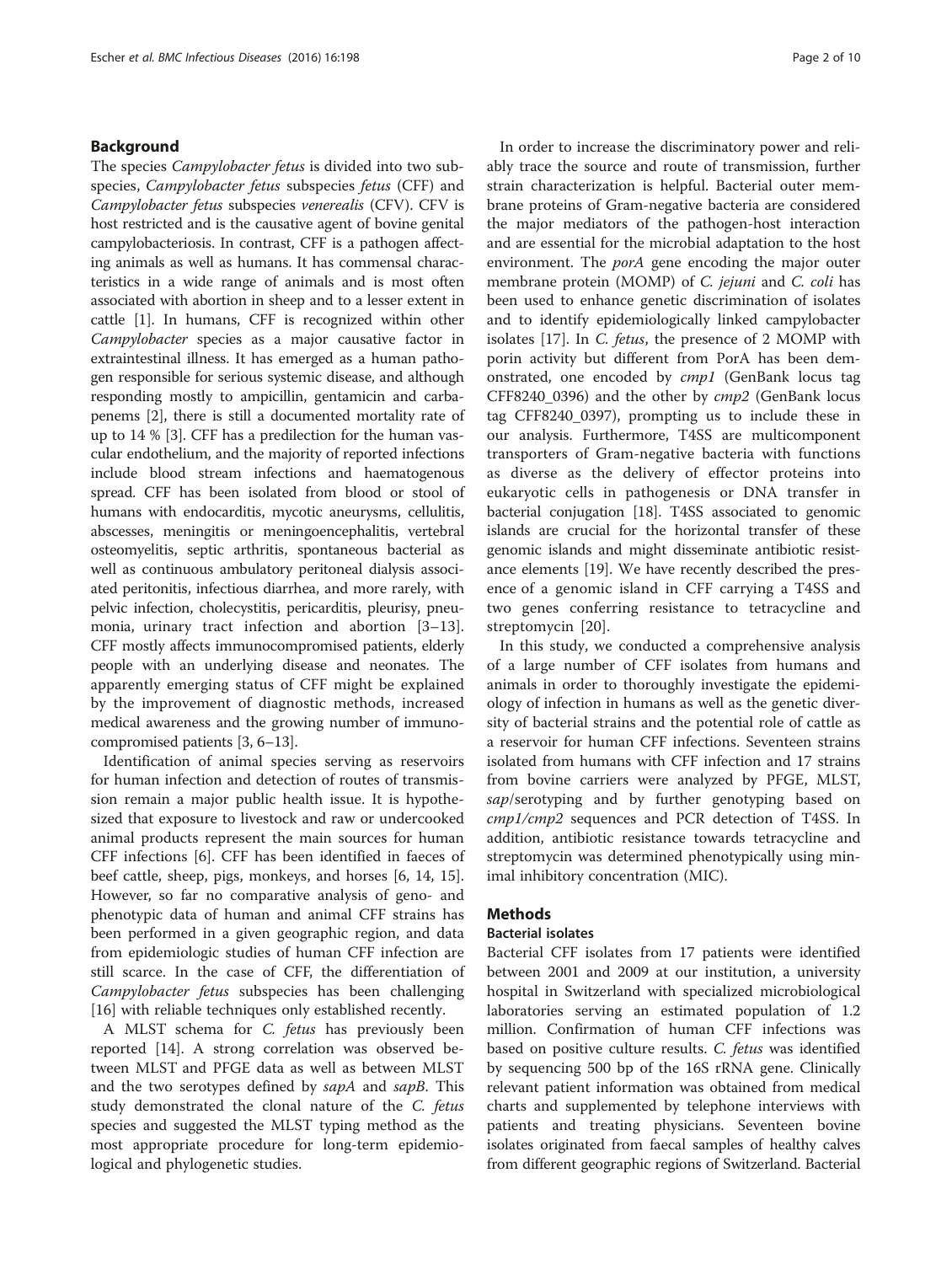strains were cultured on tryptone soya agar containing sheep blood 5 % v⁄v (Oxoid, Wesel, Germany) under microaerobic conditions for 2 days at 37 °C. C. fetus subsp. identification was based on glycine tolerance test. The results were confirmed by PCR [[21](#page-8-0)].

#### Geno- and phenotyping, cluster analysis

PFGE was performed using the restriction enzyme SmaI as previously described [\[21, 22](#page-8-0)]. The DNA banding pattern was analyzed using BioNumerics software (version 7.5; Applied Math, Sint-Martens-Latem, Belgium) and a dendrogram was generated by cluster analysis using a similarity matrix (settings: Dice, UPGMA with 3 % optimisation and 1 % band tolerance). A cut-off at 70 % similarity of the Dice coefficient was applied to indicate major PFGE clusters. Fisher's exact test was used for statistical analysis of the dendrogram.

The 2 MOMP encoding genes *cmp1* and *cmp2* in CFF were partially sequenced. Primers were designed based on the reference genome sequence of C fetus subsp. fetus 80–40 (GenBank acc. no. NC\_008599) to amplify fragments encoding the C-terminal part of these proteins which contain putative external loop structures, and are predicted to be the most variable regions in these proteins. The 3′ part of the gene cmp1 was amplified with primer pair CFMOMP1\_2-L (5′-TTGAAAATGT TACTGATCTATACGCTATAGAC) and CFMOMP1-R (5′-AGTTTTATCTTTACCAGCATTGTCTGGCTCTT CAGTT) resulting in a 536 bp PCR product (position 650–1185 of  $cmp1$ ). The 3' part of  $cmp2$  was amplified with primer pair CFMOMP1\_2-L and CFMOM P2-R (5′-GTTTTTGAAATCGTTTTTGCCATCTATC) resulting in a 545 bp PCR product (position 641– 1185 of cmp2). Sequence alignments were performed using the Vector NTI advance software (Invitrogen), and a unique arbitrary number was given to every single allele based on the reference sequences of cmp1 and cmp2 of strain 80–40 defining allele number 1 (GenBank locus tag CFF8240\_0396 and CFF8240\_0397, respectively). The four allele sequences of cmp1 and the five of cmp2 have been deposited at GenBank under accession numbers KU670818-KU670821 and KU670822- KU670826, respectively. A full matrix including sequences of all strains analyzed in this study can be accessed at <http://purl.org/phylo/treebase/phylows/study/TB2:S18853>.

The MLST analysis was carried out using the protocols of the C. fetus MLST database as described before [[14\]](#page-8-0). New alleles and MLST sequence types (ST) were deposited in the PubMLST database [\(http://pubmlst.org/](http://pubmlst.org/cfetus/) [cfetus/\)](http://pubmlst.org/cfetus/). PCR screening for the presence of the T4SS and susceptibility tests determining MIC for tetracycline and streptomycin were carried out as previously described [[20](#page-8-0)]. The analysis of the  $\frac{sup}{s}$  serotypes was done by PCR as published [\[23](#page-8-0)].

## Results

# Clinical and epidemiological data of human patients

In humans, diagnosis of CFF infection was based on positive blood cultures in 76.5 % of cases, and on other sources in 41.1 % of cases (stool, abscess fluid, biopsies; in addition to blood cultures in cases 1, 9, 12; Table [1](#page-3-0)). CFF was mostly isolated from elderly patients (mean age, 65 years; range 31–87 years), with a slight preponderance of male patients (10 males, 7 females). The site of infection was the gastrointestinal tract (colitis) in 6 cases, the native venous tract in 4 cases (deep venous thrombosis in a leg, in 1 patient (case 11) associated with erysipelas), the skin (erysipelas) in 2 cases, the site of foreign material (3 joint prostheses, 1 vascular Y-prosthesis, 1 implanted central venous catheter Port-a-Cath®) in 5 cases, and in 1 patient the urinary tract. Abscess formation was noted in 3 cases: 2 psoas abscesses associated either with colitis (case 9) or with infection of the hip prosthesis (case 15), and 1 abscess in the deep tissues of the plantar foot associated with thrombosis in the leg (case 12). Of the 6 patients with a joint prosthesis, only 3 had the infection at the site of the implant. Seven patients were immunocompromised, confirming previous observations for susceptibility to CFF infection. Underlying diseases included most commonly heart disease (9 patients), arterial hypertension (8 patients), renal failure (5 patients) and type 2 diabetes mellitus (4 patients), underscoring the morbidity of this mostly elderly population. Interestingly, the presence of diverticulosis (of the sigmoid colon in patients 2, 13 and 15, and of the whole colon in patients 3, 14 and 17) did not predispose to gastrointestinal infection with CFF, as only patients 14 and 17 became symptomatic, whereas colitis was a presenting symptom in patients 1, 4, 6 and 9 who did not have known diverticulosis. All but patients 10, 11 and 12 were moderately anaemic (82 %, haemoglobin 90–110 g/L). We found two coinfections: in patient 1 with Clostridium difficile and in patient 9 with Campylobacter jejuni (both isolated from stool specimens). Possible bacterial entry routes were skin or mucosal lesions in at least 14 out of the 17 patients; for patient 2, this information was not available. Skin lesions were open wounds including a leg ulcer (patient 11), whilst mucosal lesions included open wounds after extraction of a wisdom tooth and removal of a mandibular cyst (patient 1), oral ulcers (patient 5), ulcerous cavities due to poor dental status (patient 9), erosive gastritis (patient 7) and oesophagitis (patient 4).

Most of the patients (59 %) were treated with quinolones (ciprofloxacin or ofloxacin), especially when gastrointestinal symptoms were present. In the case of colitis, clarithromycin was successfully used (patients 4 and 14). In the cases of soft tissue infections (erysipelas, abscess), either in the presence or absence of venous thrombosis,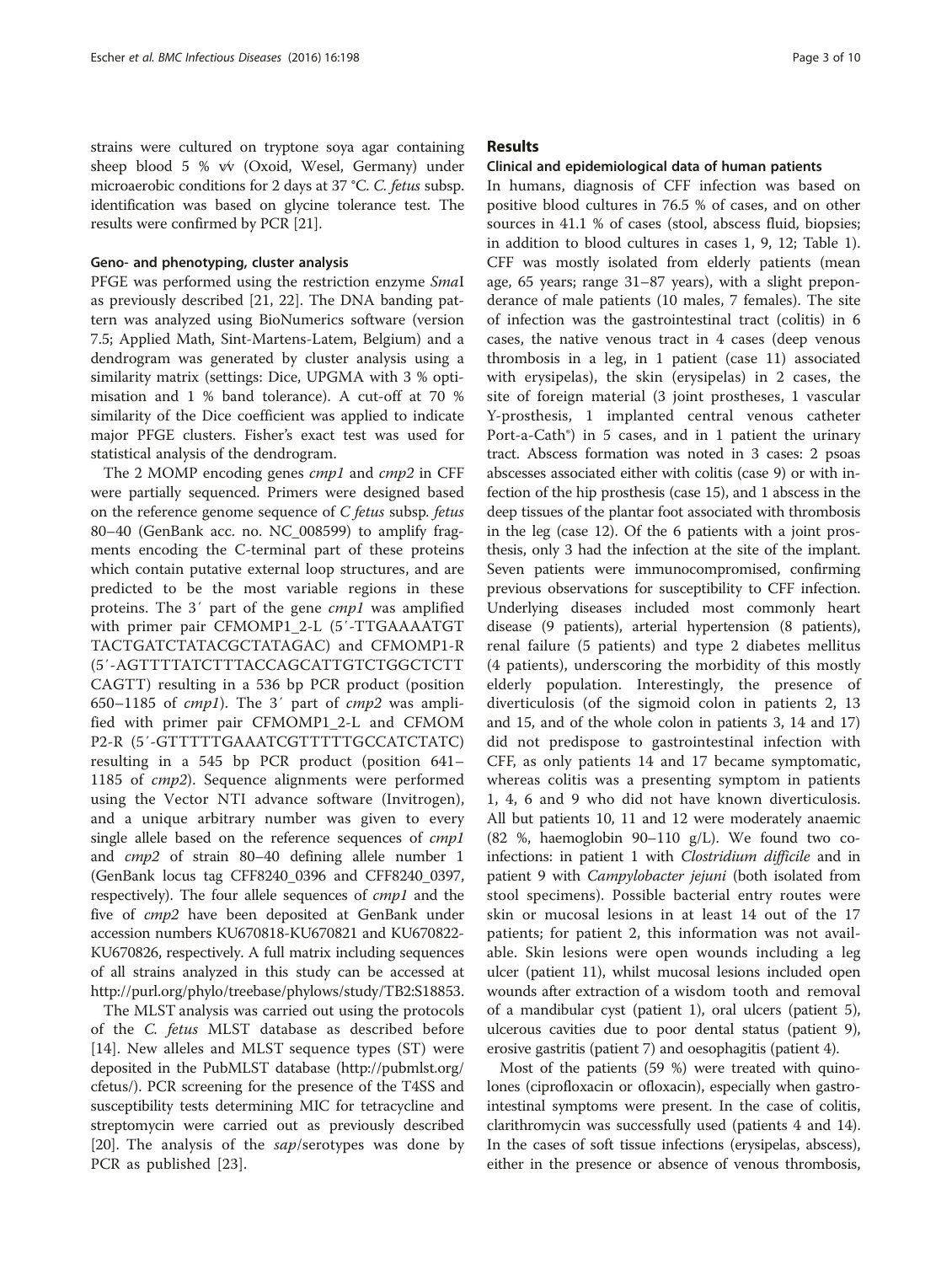<span id="page-3-0"></span>

|                | Table 1 Patient data       |                                        |                                       |                             |                    |                               |                              |              |                     |              |                          |  |  |  |
|----------------|----------------------------|----------------------------------------|---------------------------------------|-----------------------------|--------------------|-------------------------------|------------------------------|--------------|---------------------|--------------|--------------------------|--|--|--|
| case           | Bacterial strain<br>number | Site of infection,<br>symptom          | Sample(s) for<br>analysis             | Comorbidities               | Immuno-suppression | Skin/mucosa<br>lesion         | Joint<br>prosthesis raw food | Ingestion of | Animal<br>contact   | Therapy      | Outcome                  |  |  |  |
| $\overline{1}$ | H 900686                   | colitis                                | blood, stool                          | KT, HT, RF                  | yes (pt)           | yes (enoral)                  | no                           | V            | dogs                | Q            | recovery                 |  |  |  |
| 2              | H 914559                   | UTI                                    | blood                                 | KT, HD, Div, RF             | yes (pt)           | U                             | hip                          | v, e         | cats                | Q            | recovery                 |  |  |  |
| 3              | H 932845                   | erysipelas                             | blood                                 | HD, HT, DM,<br>Div, W       | yes (st, cy)       | no                            | no                           | u            | u                   | P            | recovery                 |  |  |  |
| $\overline{4}$ | H_1029625                  | colitis, VT                            | blood                                 | AIDS, HD,<br>COPD           | yes (AIDS)         | yes (esophageal)              | no                           | rm, e        | no                  | Cla          | recovery                 |  |  |  |
| 5              | H 1103393                  | elbow joint<br>prosthesis              | biopsy gt elbow<br>joint              | RA                          | yes (chloroquine)  | yes (elbow, enoral)           | elbow                        | rm           | dogs,<br>horses     | $P$ ; Q, R   | relapse 2<br>years later |  |  |  |
| 6              | H 1277769                  | colitis                                | blood                                 | LT, PV, RF, HT              | yes (pt)           | no                            | no                           | $\vee$       | no                  | Q            | recovery                 |  |  |  |
| 7              | H 1113346                  | Port-a-Cath                            | blood                                 | <b>NHL</b>                  | yes (chemotherapy) | yes (skin, erosive gastritis) | no                           | V, e         | dogs                | Q            | recovery                 |  |  |  |
| 8              | H 1084325                  | VT                                     | blood                                 | HD, anemia                  | no                 | yes (skin)                    | no                           | no           | no                  | Ρ            | recovery                 |  |  |  |
| 9              | H 1136201                  | colitis, psoas<br>abscess              | abscess, blood                        | HD, COPD, HT,<br>Dem, AlcAb | no                 | yes (mucosa)                  | hip                          | rm, e, g     | no                  | Q            | recovery                 |  |  |  |
| 10             | H_1223747                  | hip joint prosthesis                   | biopsy qt hip joint;<br>stool         | $\overline{\phantom{a}}$    | no                 | yes (esophageal)              | hip                          | v, rm        | cats, dogs          | Q, R; Cla; Q | chronic<br>infection     |  |  |  |
| 11             | H 1289205                  | VT, erysipelas                         | blood                                 | HD, DM                      | no                 | yes (skin)                    | no                           | $\vee$       | c, dogs,<br>poultry | P; C         | recovery                 |  |  |  |
| 12             | H 1437517                  | VT, abscess foot                       | biopsy gt and<br>abscess, foot, blood | HT, portacath               | no                 | yes (skin)                    | hip, knees v                 |              | c, cats, p,<br>dogs | P; C; Q      | recovery                 |  |  |  |
| 13             | H 1456372                  | vascular Y-prosthesis                  | blood                                 | HT, HD, RF,<br>DM, Div      | no                 | yes (mucosa)                  | no                           | v, e, g      | p                   | C; Do        | recovery                 |  |  |  |
| 14             | H 1473712                  | colitis                                | stool                                 | HT, HD, Div,<br>DM, COPD    | no                 | yes (mucosa)                  | no                           | rm           | no                  | Cla          | recovery                 |  |  |  |
| 15             | H 1516477                  | hip joint prosthesis,<br>psoas abscess | abscess fluid; biopsy<br>gt hip       | Div                         | no                 | yes (mucosa)                  | hip                          | $\vee$       | s, cats             | Q; P         | recovery                 |  |  |  |
| 16             | H 1539713                  | erysipelas                             | blood                                 | HT, HD, RF, PD              | no                 | yes (skin)                    | no                           | $\vee$       | no                  | P            | recovery                 |  |  |  |
| 17             | H 1599086                  | colitis                                | blood                                 | Div, COPD, AlcAb no         |                    | yes (mucosa)                  | no                           | $\vee$       | bi, tu, fi          | Q            | recovery                 |  |  |  |

AIDS acquired immunodeficiency syndrome, AlcAb alcohol abuse, COPD chronic obstructive pulmonary disease, Dem dementia, Div diverticulosis, DM diabetes mellitus type 2, HD heart disease, HT hypertension, KT kidney transplant, LT liver transplant, PD Parkinson's Disease, PV polycythemia vera, RA rheumatoid arthritis, RF renal failure, UTI urogenital tract infection, VT venous thrombosis, W Wegener granulomatosis, gt granulomatous tissue, cy cyclophosphamid, pt post-transplant, st steroids, e raw eggs, rm raw meat, u unknown, v vegetables, bi birds, c cattle, fi fish, g goat cheese, gp guinea pigs, p pigs, s sheep, tu turtles, C carbapenem, Cla clarithromycin, Do doxycycline, P amoxicillin/clavulanic acid, Q quinolone, R rifampicin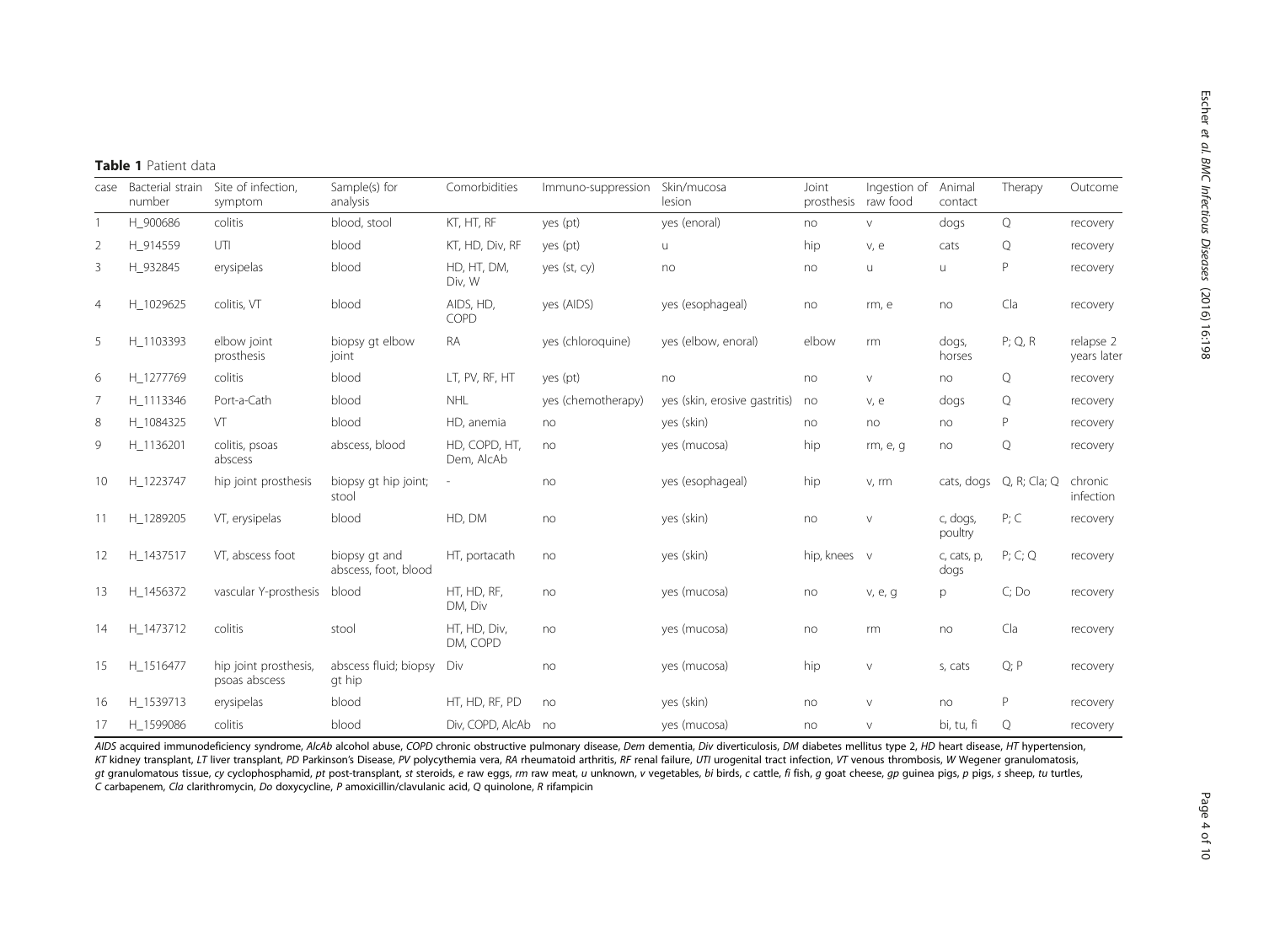amoxicillin was more readily used. The use of antibiotics was always adapted to the susceptibility results of the isolates. In the patients with prosthetic device infection (joints and catheter), only complete removal of the synthetic material and concomitant, longstanding antibiotic therapy led to the resolution of the infection. For example in patient 15, symptomatic CFF infection recurred 6 years after the first CFF infection and antibiotic therapy; the patient was finally cured after removal of the osteosynthetic material. In patients 5 and 10, antibiotic therapy alone over years (2 and 3 years, respectively) led to control of the chronic infection and formation of a fistula.

At the time of CFF bacteremia, patient 13 had a PET/ CT scan showing  $^{18}$ F-FDG uptake at the site of the aortoiliac Y-prosthesis, suggesting infection of the prosthesis which was implanted 2 years before. Antibiotic therapy alone (meropenem followed by oral doxycycline for 3 months) led to resolution of the inflammatory signs in the blood and negative blood cultures on follow-up. None of the 17 patients died due to CFF infection.

Epidemiological data reveal contact with animals for 59 % of the patients. However only a minority had contact with animals known to be carriers of CFF: horses (patient 5), cattle (patient 11 and 12), pigs (patients 12 and 13), sheep (patient 15) and turtles (patient 17). All but one subject (patient 8) either consumed raw or undercooked meat (patients 4, 5, 9, 10, 14), raw eggs (patients 2, 4, 7, 9, 13) and/or raw vegetables (patients 1, 2, 6, 7, 10, 11, 12, 13, 15, 16, 17). Patient 13 was a butcher, and patients 1, 2, 3, 5, 8, 9, 10, 11, 12, 13, 15, and 16 (71 %) were regularly visiting farms or were working there (patients 11, 12 and 15 were farmers). One patient (case 6) frequented a swimming pool, and only 2 patients (cases 10 and 15) had contact with young children. Traveling was limited: 9 patients never traveled, 5 patients visited other small localities within Switzerland occasionally, and 3 patients had been to Southern Germany, Spain, or South Africa in the last 3 years.

# Comparative genotypic and phenotypic analyses between human and bovine isolates

# PFGE, MLST and sap/serotyping

PFGE analysis grouped the human and bovine CFF isolates into two major clusters A and B (Fig. [1\)](#page-5-0). These two main clusters showed a Dice similarity coefficient higher than 70 %. In agreement with previous observations [[14](#page-8-0)], there was a 100 % correlation between results of PFGE and MLST analyses. Cluster A contained 17 isolates of the MLST sequence type (ST) ST-2, 2 isolates of ST-5, and 1 isolate of ST-34. Cluster B contained 8 isolates ST-6, 4 isolates ST-3, and 2 isolates ST-35. There was no overlap of ST between the clusters.

Serotyping by PCR gave a specific band with all isolates, either for sapA or for sapB but never for both. The two serotypes were found in both clusters and in human as well as bovine isolates. There was an association of serotypes with subclusters in cluster A and B determined by PFGE as well as MLST (Fig. [1](#page-5-0)).

Cluster A contained 4 human and 16 bovine isolates, and cluster B 13 human and 1 bovine isolate. Within cluster A, of the 4 isolates originating from human samples, 1 and 2 isolates were sharing a 100 % homology of the analyzed characteristics with 2 and 3 isolates from cattle, respectively (human isolate H\_1029625 with cattle isolates IMD\_1305/06 and IMD\_1585/06; human isolates H\_1539713 and H\_1473712 with cattle isolates IMD\_950/06, IMD\_2221/06 and IMD\_523/06). Within cluster B, the only strain isolated from cattle shared characteristics with 2 strains isolated from humans (cattle isolate IMD\_2365/06 and human isolates H\_1103393 and H\_1277769). Overall, a striking separation of strains from bovine and human origins into clusters A and B, respectively, was observed, indicating an association between strain and origin of isolates ( $p < 0.0001$ ). Despite this fact, identical strains between human and bovine samples were identified in each cluster.

#### cmp1 and cmp2 analyses

The locus tags CFF8240\_0396, and CFF8240\_0397 of the CFF strain 82–40 (GenBank acc. No: NC\_008599) were used as a reference for *cmp1* and *cmp2*, respectively. The nucleotide diversity of the 3' part of both *cmp* genes was analyzed in all the isolates, and arbitrary numbers setting the reference sequence as 1 were used to distinguish the allele sequences (Table [2\)](#page-6-0). Fifteen and 22 variable nucleotide positions were identified in *cmp1* and *cmp2*, respectively. Silent substitutions are indicated in lower cases, non-silent ones in upper cases. They were calculated using the in frame predicted amino acid sequences of both genes. Interestingly, some of the nucleotide substitutions are shared between both, equally long cmp gene sequences, indicating most likely a gene duplication event and/or the same purifying selection. The allele type of both genes correlated highly with the clusters obtained by PFGE and MLST, and a similar level of discrimination was observed as for the PFGE and MLST analyses (Fig. [1](#page-5-0)). Moreover, cmp gene sequence types demonstrate a 100 % discrimination between cluster A and B. With *cmp1* only type 2 was found in cluster A, i.e. in the human as well as the bovine isolates. In cluster B, only *cmp1* sequence types 1, 3, and 4 were found. Type 3 was found in the bovine as well as in human isolates. With respect to cmp2, sequence types 2 and 5 were only found in cluster A, with 2 found in both, human and bovine, while 5 only in bovine isolates. Types 1, 3 and 4 were only detected in cluster B with type 3 in isolates from both hosts.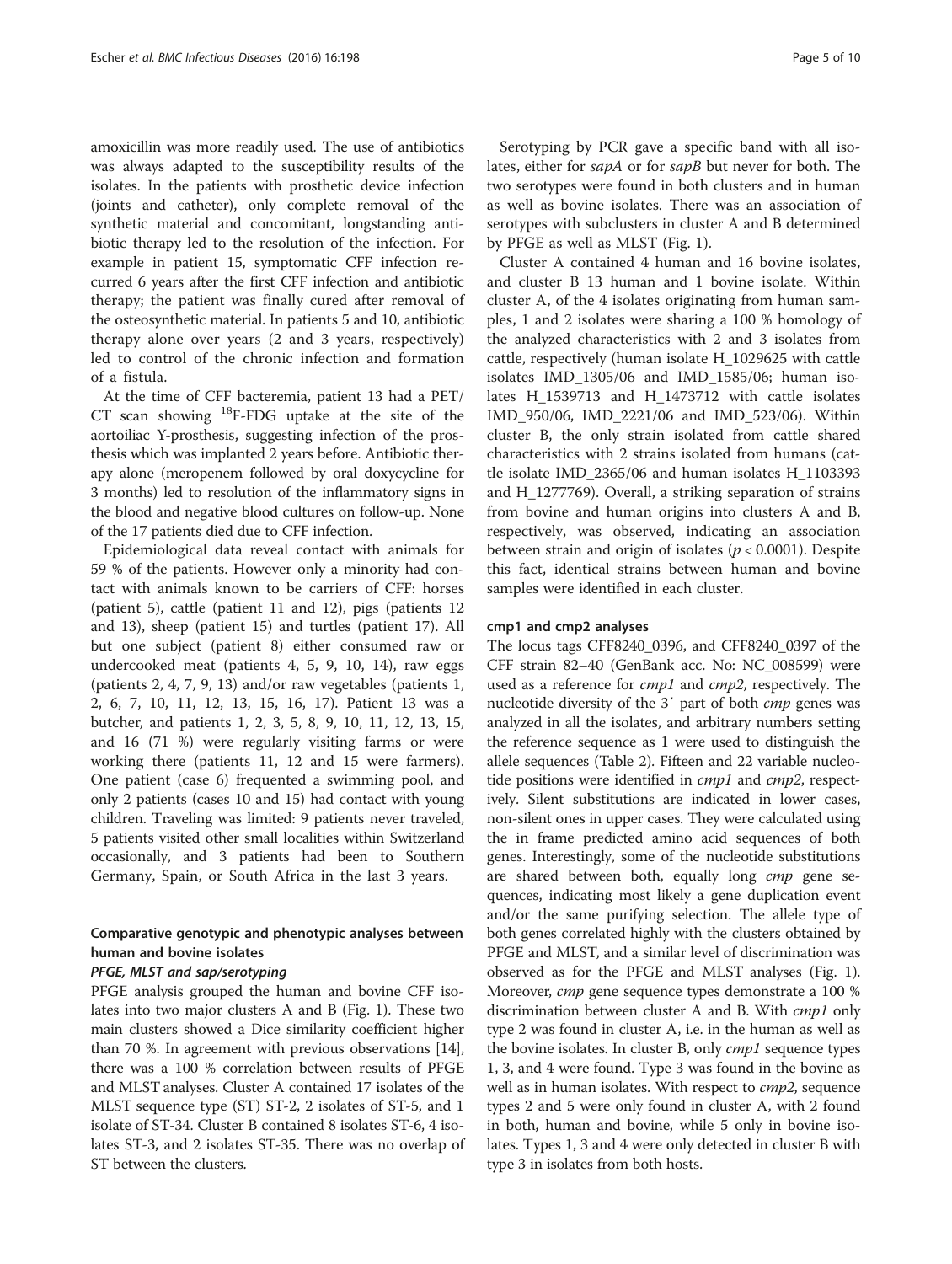<span id="page-5-0"></span>

|                                                                                                                                               | 8                | 8 | 8 | <b>Strain</b> | Host          | sap type | <b>ST</b>      | cmp1           | cmp2                    | T4SS                             |            | MIC Tet MIC Strep |
|-----------------------------------------------------------------------------------------------------------------------------------------------|------------------|---|---|---------------|---------------|----------|----------------|----------------|-------------------------|----------------------------------|------------|-------------------|
|                                                                                                                                               |                  |   |   | H 1029625     | Human         | sapA     | $\overline{2}$ | $\overline{2}$ | $\overline{2}$          |                                  | $<$ 4      | $2$               |
|                                                                                                                                               | <b>Cluster A</b> |   |   | IMD 1305/06   | Bovine        | sapA     | $\sqrt{2}$     | $\overline{c}$ | $\overline{c}$          |                                  | <4         | $2$               |
|                                                                                                                                               |                  |   |   | IMD_1585/06   | Bovine        | sapA     | $\overline{c}$ | $\overline{2}$ | $\overline{c}$          |                                  | <4         | $<$ 2             |
|                                                                                                                                               |                  |   |   | H 1136201     | Human         | sapA     | $\overline{c}$ | $\overline{2}$ | $\overline{c}$          |                                  | $<$ 4      | $<$ 2             |
|                                                                                                                                               |                  |   |   | IMD 2206/06   | Bovine        | sapA     | $\mathbf 2$    | $\sqrt{2}$     | $\overline{c}$          |                                  | <4         | ${<}2$            |
|                                                                                                                                               |                  |   |   | IMD_1254/06   | Bovine        | sapA     | 2              | $\overline{2}$ | 2                       |                                  | $<$ 4      | ${<}2$            |
|                                                                                                                                               |                  |   |   | IMD 2216/06   | Bovine        | sapA     | $\overline{c}$ | $\overline{c}$ | $\overline{2}$          | $\ddot{}$                        | >8         | >64               |
|                                                                                                                                               |                  |   |   | IMD_2379/06   | Bovine        | sapA     | $\overline{c}$ | $\overline{c}$ | $\overline{c}$          | $\ddot{}$                        | >8         | >64               |
|                                                                                                                                               |                  |   |   | IMD_535/06    | Bovine        | sapA     | $\overline{c}$ | $\sqrt{2}$     | $\overline{c}$          | $\begin{array}{c} + \end{array}$ | >8         | >64               |
|                                                                                                                                               |                  |   |   | IMD 951/06    | <b>Bovine</b> | sapA     | $\overline{c}$ | $\overline{c}$ | $\overline{c}$          | $\ddot{}$                        | >8         | >64               |
|                                                                                                                                               |                  |   |   | IMD_1653/06   | <b>Bovine</b> | sapA     | $\sqrt{2}$     | $\sqrt{2}$     | $\overline{c}$          | $\ddot{}$                        | >8         | >64               |
|                                                                                                                                               |                  |   |   | IMD_2474/06   | <b>Bovine</b> | sapA     | $\overline{c}$ | $\sqrt{2}$     | $\overline{\mathbf{c}}$ | $\ddot{}$                        | >8         | >64               |
|                                                                                                                                               |                  |   |   | H 1539713     | Human         | sapA     | $\overline{c}$ | $\sqrt{2}$     | $\overline{c}$          | $\ddot{}$                        | >8         | >64               |
|                                                                                                                                               |                  |   |   | H 1473712     | Human         | sapA     | $\overline{c}$ | $\overline{c}$ | $\overline{c}$          | $^{+}$                           | >8         | >64               |
|                                                                                                                                               |                  |   |   | IMD 950/06    | Bovine        | sapA     | $\overline{c}$ | $\overline{2}$ | $\overline{c}$          | $\qquad \qquad +$                | >8         | >64               |
|                                                                                                                                               |                  |   |   | IMD 2221/06   | <b>Bovine</b> | sapA     | $\overline{c}$ | $\sqrt{2}$     | $\overline{c}$          | $\begin{array}{c} + \end{array}$ | ${\bf >}8$ | >64               |
|                                                                                                                                               |                  |   |   | IMD_523/06    | <b>Bovine</b> | sapA     | $\overline{c}$ | $\sqrt{2}$     | $\mathbf 2$             | $^{+}$                           | >8         | >64               |
|                                                                                                                                               |                  |   |   | IMD_1414/06   | <b>Bovine</b> | sapB     | 5              | $\overline{2}$ | 5                       |                                  | $<$ 4      | ${<}2$            |
|                                                                                                                                               |                  |   |   | IMD_906/06    | Bovine        | sapB     | 5              | $\overline{c}$ | 5                       |                                  | $<$ 4      | ${<}2$            |
|                                                                                                                                               |                  |   |   | JMD_2047/06   | Bovine        | sapB     | 34             | $\overline{c}$ | 5                       |                                  | ${<}4$     | $<$ 2             |
|                                                                                                                                               | Cluster B        |   |   | H 932845      | Human         | sapA     | 6              | $\mathbf{1}$   | $\mathbf{1}$            | $\qquad \qquad +$                | >8         | >64               |
|                                                                                                                                               |                  |   |   | H_1437517     | Human         | sapA     | 6              | $\mathbf{1}$   | $\mathbf{1}$            |                                  | $<4\,$     | $<$ $\!2$         |
|                                                                                                                                               |                  |   |   | H 1084325     | Human         | sapA     | 6              | 1              | $\mathbf{1}$            |                                  | $<$ 4      | $<$ 2             |
|                                                                                                                                               |                  |   |   | H 1599086     | Human         | sapA     | 6              | 1              | 1                       |                                  | <4         | $<$ 2             |
|                                                                                                                                               |                  |   |   | H_1456372     | Human         | sapA     | 6              | $\mathbf{1}$   | $\mathbf{1}$            |                                  | <4         | ${<}2$            |
|                                                                                                                                               |                  |   |   | H 1223747     | Human         | sapA     | 6              | $\mathbf{1}$   | $\mathbf{1}$            |                                  | $<$ 4      | ${<}2$            |
|                                                                                                                                               |                  |   |   | H 1289205     | Human         | sapA     | 6              | $\mathbf{1}$   | $\mathbf{1}$            |                                  | <4         | $<$ 2             |
|                                                                                                                                               |                  |   |   | H_914559      | Human         | sapA     | 6              | $\mathbf{1}$   | $\mathbf{1}$            | nd                               | <4         | $\mathord{<}2$    |
|                                                                                                                                               |                  |   |   | H_1103393     | Human         | sapB     | 3              | 3              | 3                       |                                  | $<$ 4      | ${<}2$            |
|                                                                                                                                               |                  |   |   | H_1277769     | Human         | sapB     | 3              | 3              | 3                       |                                  | $<$ 4      | ${<}2$            |
|                                                                                                                                               |                  |   |   | IMD_2365/06   | Bovine        | sapB     | 3              | 3              | 3                       |                                  | <4         | $<$ 2             |
|                                                                                                                                               | $Cut$ -off       |   |   | H 1516477     | Human         | sapB     | 35             | 4              | 4                       |                                  | <4         | $2$               |
|                                                                                                                                               |                  |   |   | H 1113346     | Human         | sapB     | 35             | $\overline{4}$ | 4                       |                                  | <4         | $<$ $\!2$         |
|                                                                                                                                               |                  |   |   | H 900686      | Human         | sapB     | 3              | 3              | 3                       | ٠                                | $<$ 4      | $<$ 2             |
| Fig. 1 Cluster analysis of all human and bovine strains. A dendrogram was generated using a similarity matrix (settings: Dice, UPGMA with 3 % |                  |   |   |               |               |          |                |                |                         |                                  |            |                   |
| optimisation and 1 % band tolerance) from the results of pulse-field gel electrophoresis using the restriction enzyme Smal and DNA banding a  |                  |   |   |               |               |          |                |                |                         |                                  |            |                   |
|                                                                                                                                               |                  |   |   |               |               |          |                |                |                         |                                  |            |                   |

optimisation and 1 % band tolerance) from the results of pulse-field gel electrophoresis using the restriction enzyme Smal and DNA banding analysis using BioNumerics software. Cluster analysis was completed with the genotypic and phenotypic characteristics of the strains: multilocus sequence typing (ST), sap/serotype, allele derived from gene sequences for major outer membrane proteins cmp1 and cmp2, presence (+) or absence (−) of a genomic island containing type IV secretions system (T4SS) and resistance (expressed as minimal inhibitory concentration, MIC) to the antibiotics tetracycline (MIC Tet) and streptomycin (MIC Strep). With a cut-off at 70 % of similarity of the Dice coefficient, 2 major clusters A and B are identifiable

Additionally, the predicted amino acid sequences encoded by *cmp1* and *cmp2* of the reference CFF strain 82–40 were further analyzed. Using the TMB-Hunt program [\(http://www.bioinformatics.leeds.ac.uk/\)](http://www.bioinformatics.leeds.ac.uk/), we classified both proteins as transmembrane beta barrel proteins using whole sequence amino acid composition [[24\]](#page-8-0). Therefore, the topology of the outer membrane proteins with respect to lipid bilayer was predicted with the PRED-TMBB web server ([http://biophysics.biol.](http://biophysics.biol.uoa.gr/PRED-TMBB/) [uoa.gr/PRED-TMBB/\)](http://biophysics.biol.uoa.gr/PRED-TMBB/). In the cmp1 encoded protein, 16 transmembrane domains and 8 external loops were identified, whereas in the cmp2 encoded protein 20 transmembrane domains and 10 external loops were found. In both, none of the predicted amino substitutions affected the predicted topology of the proteins.

#### T4SS and resistance to tetracycline and streptomycin

The T4SS was identified in 11 isolates of cluster A (55 %) and in 1 isolate of cluster B (7 %), in bovine as well as in human samples. There was an expected and complete concordance of the presence of T4SS and resistance to tetracycline and streptomycin, as indicated by higher MIC values. These results suggest that CFF strains with the T4SS all carry a transferable pathogenicity island. Complete genetic analysis and demonstration of the presence of the antibiotic resistance genes tet(44) and ant(6)-Ib has been shown elsewhere in detail for the bovine clone IMD\_523/06 [[20](#page-8-0)].

# **Discussion**

Human infections with CFF are generally sporadic [[6, 25](#page-8-0)]. Extensive clinical and epidemiological data from our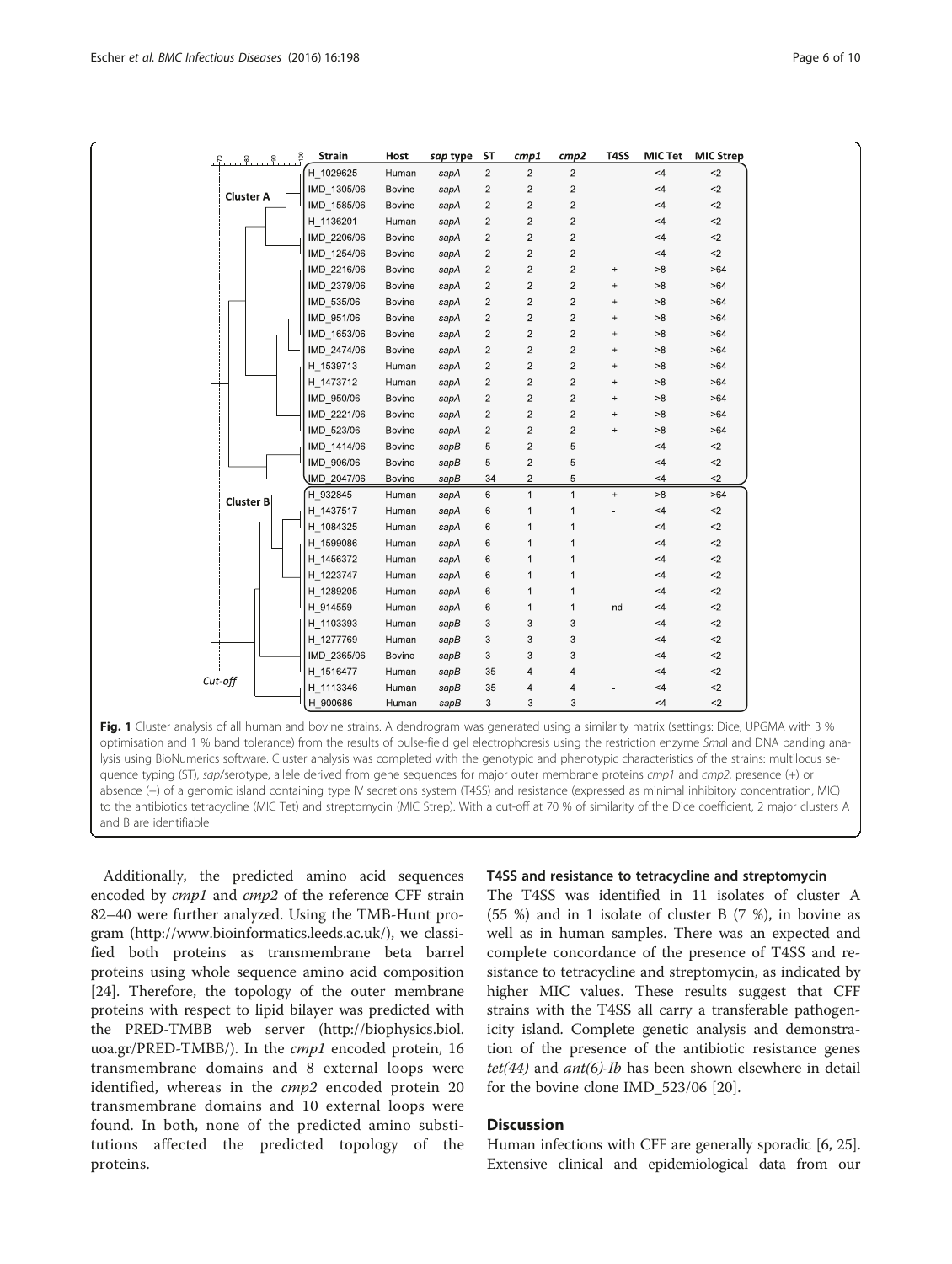|                          |                                                       |           |     | . .       |     |     |                          |     |          | . .          |      |          | . .          |                          |                          |     |           |              |     |     |                          |      |
|--------------------------|-------------------------------------------------------|-----------|-----|-----------|-----|-----|--------------------------|-----|----------|--------------|------|----------|--------------|--------------------------|--------------------------|-----|-----------|--------------|-----|-----|--------------------------|------|
| Gene/Allele <sup>a</sup> | Nucleotide substitutions and position within the gene |           |     |           |     |     |                          |     |          |              |      |          |              |                          |                          |     |           |              |     |     |                          |      |
| cmp1                     | 688                                                   | 696       | 697 | 712       | 715 | 716 | 720                      | 723 | 726      | 729          | 732  | 738      | 740          | 741                      | 825                      | 960 |           |              |     |     |                          |      |
| 1                        | G                                                     | Τ         | G   |           | A   | A   | Т                        | A   | G        | C            | A    | C        | -C           | Т                        | c                        | -C  |           |              |     |     |                          |      |
| 2                        | $\sim$                                                |           | Α   | C         | G   |     | $\overline{\phantom{a}}$ | t   | a        | t            | t    | t        | G            |                          | $\overline{\phantom{a}}$ |     |           |              |     |     |                          |      |
| 3                        | A                                                     |           |     |           |     |     |                          |     |          |              |      |          |              |                          |                          |     |           |              |     |     |                          |      |
| 4                        | A                                                     |           |     |           |     |     |                          |     |          |              |      |          |              |                          |                          |     |           |              |     |     |                          |      |
| cmp2                     | 679                                                   | 687       | 688 | 703       | 706 | 707 | 714                      | 717 | 720      | 723          | 729  | - 731    | 732          | 740                      | 761                      | 765 | 771       | 774          | 775 | 776 | 912                      | 1107 |
| 1                        | G                                                     | Τ         | G   |           | A   | A   | A                        | G   | <b>C</b> | A C          |      | <b>C</b> | $\mathsf{T}$ | G                        | A                        | C   | Т         | Т            | т   | л.  | C                        | C    |
| 2                        | $\sim$                                                | $\subset$ | A   | $\subset$ | G   | C   | $+$                      | a   | t        | $^{\dagger}$ | $-t$ | G        |              |                          |                          |     |           |              |     |     |                          |      |
| 3                        | A                                                     |           |     |           |     |     |                          |     |          |              |      |          |              |                          |                          |     |           |              |     |     |                          |      |
| $\overline{4}$           | A                                                     |           |     |           |     |     |                          |     |          |              |      |          |              | $\overline{\phantom{a}}$ | G                        |     | $\subset$ | $\mathsf{C}$ | G   |     | $\overline{\phantom{a}}$ |      |
| 5                        | A                                                     |           |     |           |     |     |                          |     |          |              |      |          |              | A                        |                          |     |           |              |     |     |                          |      |

<span id="page-6-0"></span>Table 2 Variable nucleotide positions identified within the 3' part of cmp1 and cmp2 of CFF

The corresponding allele numbers were arbitrarily chosen with the reference sequences for cmp1 and cmp2 of C. fetus subsp. fetus strain 82–40 (GenBank acc.)<br>No. NG 008599) defined as allele number 1. The byphen indicates a No. NC\_008599) defined as allele number 1. The hyphen indicates an identical nucelotide as in the reference sequence (allele 1 in bold). Nucleotides in lower case indicate silent mutations

patients infected with CFF show that infection predominantly occurs in the  $6<sup>th</sup>$  decade and manifests itself mostly as colitis, phlebitis /thrombosis, or infection at sites of foreign bodies such as osteosynthetic or vascular prosthetic material. The patients in this study principally live in the countryside, have regular contacts with farm animals including cattle, horses and pigs, and are consumers of raw meat or raw vegetables. The patients were successfully treated with amoxicillin/clavulanic acid, quinolones, clarithromycin or carbapenems according to susceptibility testing; in the cases of joint prosthesis, only removal of the prosthesis led to cure. No death due to CFF infection occurred in our study.

Our demographic data regarding age at infection (65 %  $\geq$  60 years) and source of isolation (blood in 65 %) are in concordance with data from a large survey in Canada reporting age  $\geq 70$  years in 53 % and blood as site of infection in 69 % of the cases [\[13\]](#page-8-0), from France (mean age 69.5 years) [\[9](#page-8-0)], or Taiwan (mean age 60.5 years) [\[11](#page-8-0)]. It has been suggested that CFF is the most common species causing bloodstream infection among Campylobacter species (53 %) [[3](#page-8-0)], and that, as in the present study, patients with CFF infection are more often male [[3, 6](#page-8-0)–[12](#page-8-0)]. Additionally, our data show a larger number of comorbidities and no clear association with liver disease or cirrhosis (only 2 patients with alco-hol abuse) [\[6](#page-8-0)-[12\]](#page-8-0). Our results confirm the frequent finding of soft tissue infection or thrombosis/thrombophlebitis [\[6](#page-8-0), [9](#page-8-0), [10\]](#page-8-0), but, in contrast to one study, colitis was frequent as well [[10\]](#page-8-0). In addition, at variance with previous case reports, we found no infection associated with dialysis procedures [\[26](#page-8-0)–[28\]](#page-8-0), no infection of the central nervous system [[29\]](#page-8-0) or the spine [[30](#page-8-0)–[32](#page-8-0)], no pleural or pulmonary infection [\[33](#page-8-0)–[35\]](#page-8-0) and no endocarditis [\[29](#page-8-0), [36](#page-8-0)–[39\]](#page-8-0), despite patient 16 carrying an implanted pacemaker (endocarditis was ruled out by

repeated transoesophageal echocardiography). Within our study, there were 3 cases of deep muscle abscesses (patients 9 and 15 with psoas abscess, patient 12 with abscess in deep soft tissue of the foot involving the muscles), yet deep muscle abscesses have not been reported previously in the literature. This difference may be due to the low frequency of the infection in the population, the low numbers of patients in the studies, or the physician's lack of awareness in looking for this infection. A minority of patients in our study were immunosuppressed or immunocompromised, and impairment of the immunological response might favour the occurrence of CFF infection, as does diabetes mellitus and alcohol abuse. Furthermore CFF has a predilection for spreading to sites of implanted medical devices [\[3](#page-8-0), [6, 7](#page-8-0), [9](#page-8-0), [11](#page-8-0)]. In contrast to one published report, antibiotic therapy alone failed to eradicate CFF of joint prosthesis infections in our cases. Whether the antibiotic regime applied in the mentioned study (3 weeks of intravenous ceftriaxone followed by a macrolide) was causally responsible for the therapeutic success remains to be established in further cases [[40\]](#page-8-0).

Due to the low level of genetic diversity even found in host and geographically unrelated strains, C. fetus is considered as a species with a clonal nature [\[14](#page-8-0)]. In order to obtain a higher discrimination and to investigate a host preference of CFF isolates, we additionally performed single locus sequence typing (SLST) with the loci of two major outer membrane proteins encoded by *cmp1* and cmp2. Low diversity was found, pointing to a conserved basic function of these proteins, or to a low level of adaptive pressure. T4SS genomic islands were found in the groups with the ST-2 and ST-6 sequences only; however, within those groups not in all strains. As there is no correlation between genotypes and the T4SS analysis, T4SS genomic islands seem to spread across strains in a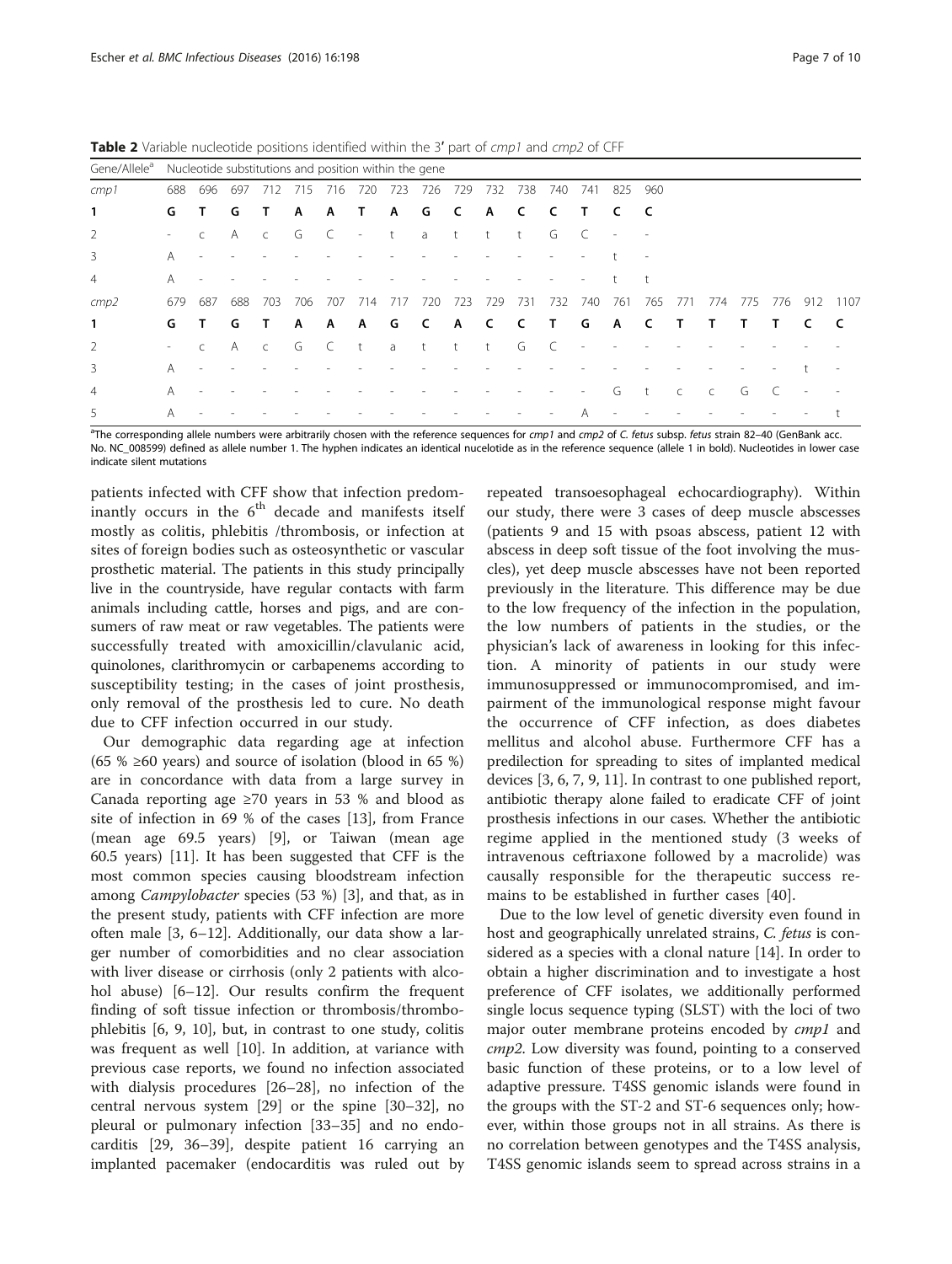strain-independent manner. When human and bovine isolates were compared, cluster analysis predominantly segregated them into 2 distinct clusters. The level of association between clusters and origin of the isolates was statistically highly significant ( $p < 0.0001$ ), indicating a host preference, with tropism a well known feature of Campylobacter fetus subspecies [\[41\]](#page-8-0). Within the human samples no clear association was found between the PFGE, MLST or *cmp* types and the clinical findings of the patients.

More striking, however, was the sharing of identical genotypic and phenotypic characteristics within the clusters between strains originating from human and cattle. Despite a host-specific separation in two clusters, the fact that 5 human strains from both clusters were identical to bovine isolates is a strong indication of a possible link between the two hosts. Moreover, the ST-6 found in our study only in human isolates was found in other animal sources as well, mainly cattle [\[14](#page-8-0)]. When comparing our data with MLST data of that study based on 140 CFF isolates from diverse geographic backgrounds and host species, we found only a limited number of MLST and cmp types, possibly reflecting the circumscribed geographic region in our study. Closer analysis of the mentioned study [\[14](#page-8-0)] shows that, in agreement with our findings, there is a larger homology between human and animal strains within the same geographical region than across the globe: for example, the same CFF clone was found in human as well as in bovine samples from Great Britain (C036959 and BT 10/98, respectively). The finding of identical strains, as analyzed by extensive genetic and phenotypic tests, suggests that the same CFF clone can affect both humans and cattle. The fact that only a few strains were found in both human and cattle might indicate animal species not included in this study as sources of infection.

Infection by ingesting raw food has been hypothesized previously [\[6](#page-8-0), [27](#page-8-0), [29, 42](#page-8-0)–[45\]](#page-9-0). In the present study, fifteen out of 17 patients (88 %) had regularly ingested raw food in their diet, with 65 % consuming raw vegetables on a regular basis. Furthermore, 53 % reported a combination of raw food ingestion and the presence of oral ulcers, including wounds due to tooth extraction procedures in patient 1. This latter coincidence has been reported previously [[38](#page-8-0)]. Overall, 82 % reported the presence of skin or mucosal lesions at the time of infection. Whether these observations are pointing to a possible route of infection, as suggested previously [[46](#page-9-0)], remains to be shown.

## Conclusions

Genotypes of CFF showed a certain host association by forming two clusters of mainly human or predominantly bovine isolates. However, the presence of identical strains in humans and cattle may indicate a possible link between strains from these two hosts. Studies with other sources could be addressed in the future.

#### Ethics approval and consent to participate

Patient-related clinical information was obtained with written informed consent of patients. The study was approved by the institutional ethics committee at Bern University Hospital and complied with the Declaration of Helsinki.

#### Consent for publication

Not applicable.

#### Availability of data and materials

The allele sequences of *cmp1* and *cmp2* have been deposited at GenBank under accession numbers KU670818- KU670821 and KU670822-KU670826, respectively. A full matrix including sequences of all strains analyzed in this study can be accessed at [http://purl.org/phylo/treebase/](http://purl.org/phylo/treebase/phylows/study/TB2:S18853) [phylows/study/TB2:S18853.](http://purl.org/phylo/treebase/phylows/study/TB2:S18853) New alleles and MLST sequence types were deposited in the PubMLST database ([http://pubmlst.org/cfetus/\)](http://pubmlst.org/cfetus/).

#### Abbreviations

CFF: campylobacter fetus subspecies fetus; CFV: Campylobacter fetus subspecies venerealis; MIC: minimal inhibitory concentration; MLST: multilocus sequence typing; MOMP: major outer membrane protein; PFGE: pulsed-field gel electrophoresis; SLST: single locus sequence typing; subsp.: subspecies; T4SS: type IV secretion system.

#### Competing interests

The authors declare that they have no competing interests.

#### Authors' contributions

All authors contributed substantially to the manuscript. Especially, CA, IB and PK performed genotyping and phenotyping as well as the cluster analysis, and have written a significant part of the manuscript. CB collected all the patient data, performed the telephone interviews and drafted the corresponding table. NV and SD provided the CFF isolates, and also contributed directly to the draft manuscript. All authors have critically read and approved the final version. RE led the study, and RE and PK wrote the final version of the manuscript.

#### Acknowledgements

We would like to thank Dr. Jaap Wagenaar for critical discussion of the genotyping results.

#### Funding

No funding.

#### Author details

<sup>1</sup>Institute of Veterinary Bacteriology, Vetsuisse Faculty, University of Bern, Bern, Switzerland. <sup>2</sup>Department of Medicine, Spital Emmental, Burgdorf, Switzerland. <sup>3</sup>Institute for Infectious Diseases, University of Bern, Bern, Switzerland. <sup>4</sup> Current address: Institute of Virology and Immunology, University of Bern, Bern, Switzerland.

#### Received: 23 February 2015 Accepted: 5 May 2016 Published online: 14 May 2016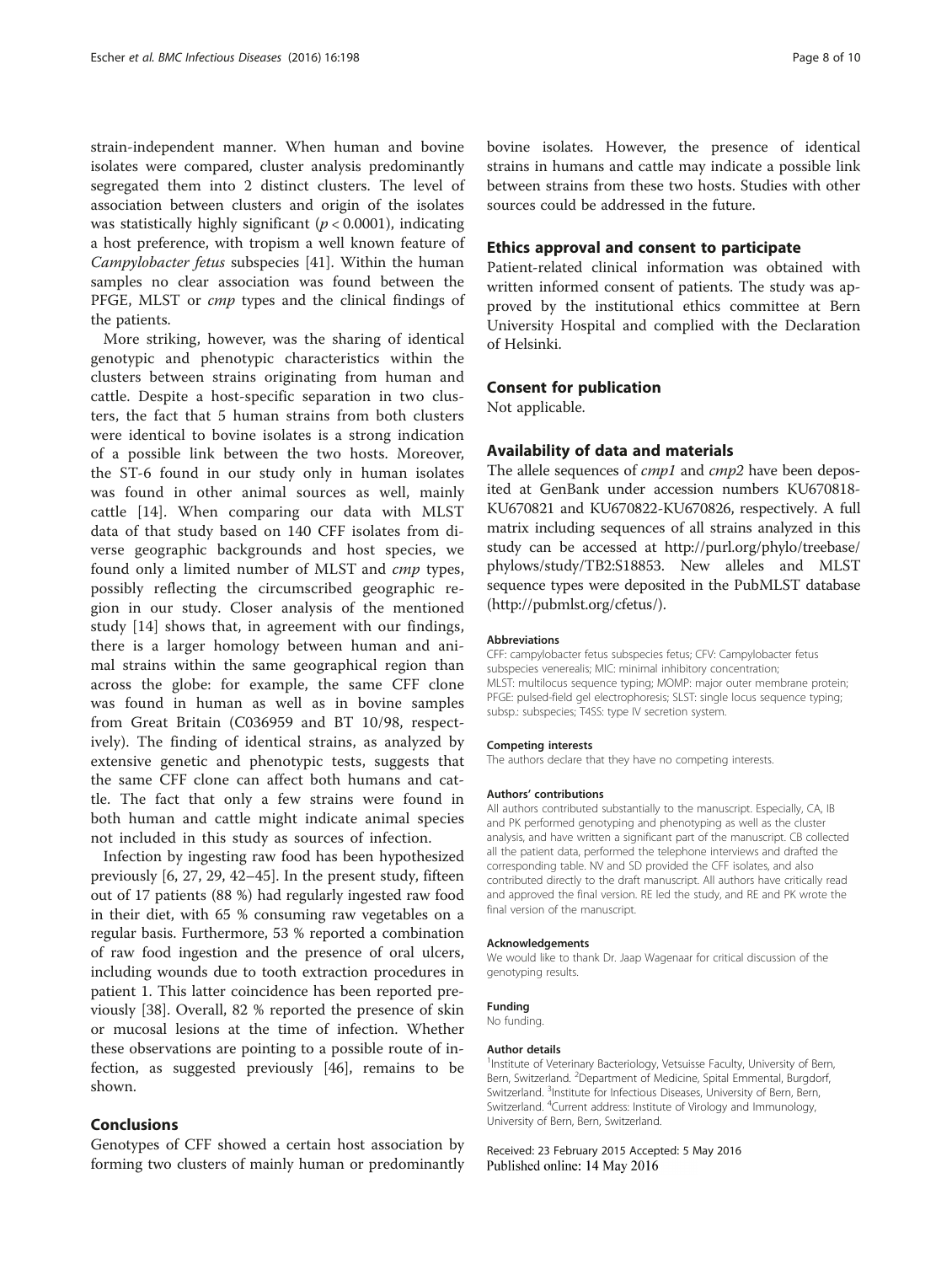#### <span id="page-8-0"></span>References

- Skirrow MB. Diseases due to Campylobacter, Helicobacter and related bacteria. J Comp Pathol. 1994;111:113–49.
- 2. Tremblay C, Gaudreau C. Antimicrobial susceptibility testing of 59 strains of Campylobacter fetus subsp. fetus. Antimicrob Agents Chemother. 1998;42: 1847–9.
- 3. Gazaigne L, Legrand P, Renaud B, Bourra B, Taillandier E, Brun-Buisson C, Lesprit P. Campylobacter fetus bloodstream infection: risk factors and clinical features. Eur J Clin Microbiol Infect Dis. 2008;27:185–9.
- 4. Hagiya H, Matsumoto M, Furukawa H, Murase T, Otsuka F. Mycotic Abdominal Aortic Aneurysm Caused by Campylobacter fetus: A Case Report and Literature Review. Ann Vasc Surg. 1933;2014(28):e7–e14.
- 5. Morrison VA, Lloyd BK, Chia JK, Tuazon CU. Cardiovascular and bacteremic manifestations of Campylobacter fetus infection: case report and review. Rev Infect Dis. 1990;12:387–92.
- 6. Wagenaar JA, van Bergen MA, Blaser MJ, Tauxe RV, Newell DG, van Putten JP. Campylobacter fetus infections in humans: exposure and disease. Clin Infect Dis. 2014;58:1579–86.
- 7. Cypierre A, Denes E, Barraud O, Jamilloux Y, Jacques J, Durox H, Pinet P, Weinbreck P. Campylobacter fetus infections. Med Mal Infect. 2014;44: 167–73.
- 8. Bessède E, Lehours P, Labadi L, Bakiri S, Mégraud F. Comparison of characteristics of patients infected by Campylobacter jejuni, Campylobacter coli, and Campylobacter fetus. J Clin Microbiol. 2014;52:328–30.
- Pacanowski J, Lalande V, Lacombe K, Boudraa C, Lesprit P, Legrand P Trystram D, Kassis N, Arlet G, Mainardi JL, Doucet-Populaire F, Girard PM, Meynard JL; CAMPYL Study Group. Campylobacter bacteremia: clinical features and factors associated with fatal outcome. Clin Infect Dis. 2008;47: 790–6.
- 10. Pigrau C, Bartolome R, Almirante B, Planes AM, Gavalda J, Pahissa A. Bacteremia due to Campylobacter species: clinical findings and antimicrobial susceptibility patterns. Clin Infect Dis. 1997;25:1414–20.
- 11. Liao CH, Chuang CY, Huang YT, Lee PI, Hsueh PR. Bacteremia caused by antimicrobial resistant Campylobacter species at a medical center in Taiwan, 1998–2008. J Infect. 2012;65:392–9.
- 12. Saito S, Naito T, Kukino J, Okumura T, Sekiya S, Isonuma H, Watanabe K, Dambara T, Hayashida Y. Campylobacter fetus subsp. fetus sepsis: a case report and review of the literatures in Japan. Kansenshogaku Zasshi. 2004; 78:70–5.
- 13. Tremblay C, Gaudreau C, Lorange M. Epidemiology and antimicrobial susceptibilities of 111 Campylobacter fetus subsp. fetus strains isolated in Québec, Canada, from 1983 to 2000. J Clin Microbiol. 2003;41:463–6.
- 14. van Bergen MA, Dingle KE, Maiden MC, Newell DG, van der Graaf-Van Bloois L, van Putten JP, Wagenaar JA. Clonal nature of Campylobacter fetus as defined by multilocus sequence typing. J Clin Microbiol. 2005;43:5888–98.
- 15. Hurcombe SD, Fox JG, Kohn CW. Isolation of Campylobacter fetus subspecies fetus in a two-year-old quarterhorse with chronic diarrhea of an undetermined etiology. J Vet Diagn Invest. 2009;21:266–9.
- 16. Sprenger H, Zechner EL, Gorkiewicz G. So close and yet so far Molecular Microbiology of Campylobacter fetus subspecies. Eur J Microbiol Immunol. 2012;2:66–75.
- 17. Cody AJ, Maiden MJ, Dingle KE. Genetic diversity and stability of the porA allele as a genetic marker in human Campylobacter infection. Microbiology. 2009;155:4145–54.
- 18. Cascales E, Christie PJ. The versatile bacterial type IV secretion systems. Nat Rev Microbiol. 2003;1:137–49.
- 19. Juhas M. Horizontal gene transfer in human pathogens. Crit Rev Microbiol. 2015;41:101–8.
- 20. Abril C, Brodard I, Perreten V. Two novel antibiotic resistance genes, tet(44) and ant(6)-Ib, are located within a transferable pathogenicity island in Campylobacter fetus subsp. fetus. Antimicrob Agents Chemother. 2010;54: 3052–5.
- 21. Abril C, Vilei EM, Brodard I, Burnens A, Frey J, Miserez R. Discovery of insertion element ISCfe1: a new tool for Campylobacter fetus subspecies differentiation. Clin Microbiol Infect. 2007;13:993–1000.
- 22. Fujita M, Fujimoto S, Morooka T, Amako K. Analysis of strains of Campylobacter fetus by pulsed-field gel electrophoresis. J Clin Microbiol. 1995;33:1676–8.
- 23. Dworkin J, Tummuru MK, Blaser MJ. Segmental conservation of sapA sequences in type B Campylobacter fetus cells. J Biol Chem. 1995;270: 15093–101.
- 24. Garrow AG, Agnew A, Westhead DR. TMB-Hunt: a web server to screen sequence sets for transmembrane beta-barrel proteins. Nucleic Acids Res. 2005;33(Web Server issue):W188–192.
- 25. Harvey S, Greenwood JR. Isolation of Campylobacter fetus from a pet turtle. J Clin Microbiol. 1985;21:260–1.
- 26. Romero Gómez MP, García-Perea A, Ruiz Carrascoso G, Bajo MA, Mingorance J. Campylobacter fetus peritonitis and bacteremia in a patient undergoing continuous ambulatory peritoneal dialysis. J Clin Microbiol. 2010;48:336–7.
- 27. Shimizu Y, Ishii A, Takahata A, Kajiyama T, Yamahatsu A, Io H, Kurusu A, Hamada C, Horikoshi S, Tomino Y. Campylobacter bacteremia in hemodialysis patients by eating raw meat - the importance of sanitary education. Case Rep Nephrol Urol. 2012;2:145–51.
- 28. Lee YC, Huang YT, Sheng WH, Hsueh PR. Simultaneous peritoneal dialysisassociated peritonitis and bacteremia due to ceftriaxone-resistant Campylobacter fetus. Perit Dial Int. 2011;31:366–8.
- 29. Sui F, Le Dû D, Roux AL, Hanachi M, Dinh A, Crémieux AC. Meningitis and endocarditis caused by Campylobacter fetus after raw-liver ingestion. J Clin Microbiol. 2013;51:3147–50.
- 30. Tanaka A, Takahashi J, Hirabayashi H, Ogihara N, Mukaiyama K, Shimizu M, Hashidate H, Kato H. A Case of Pyogenic Spondylodiscitis Caused by Campylobacter fetus for Which Early Diagnosis by Magnetic Resonance Imaging Was Difficult. Asian Spine J. 2012;6:274–8.
- 31. Chaillon A, Baty G, Lauvin MA, Besnier JM, Goudeau A, Lanotte P. Campylobacter fetus subspecies fetus spondylodiscitis. J Med Microbiol. 2010;59:1505–8.
- 32. Wong JSJ, Anderson TP, Chambers ST, On SLW, Murdoch DR. Campylobacter fetus-associated epidural abscess and bacteremia. J Clin Microbiol. 2009; 47:857–8.
- 33. Alnimr AM. A case of bacteremia caused by Campylobacter fetus: an unusual presentation in an infant. Infect Drug Resist. 2014;7:37–40.
- 34. Yamagami K, Miyashita T, Nakamura T, Shirano M, Nakamura T, Kameda K, Nishijima M, Imanishi M, Yang X, Kanegane H. Campylobacter fetus bacteremia with purulent pleurisy in a young adult with primary hypogammaglobulinemia. Intern Med. 2014;53: 1221–5.
- 35. Decousser JW, Prouzet-Mauléon V, Bartizel C, Gin T, Colin JP, Fadel N, Holler C, Pollet J, Megraud F. Fatal relapse of a purulent pleurisy caused by Campylobacter fetus subsp. fetus. J Clin Microbiol. 2007;45: 2334–6.
- 36. Désidéri-Vaillant C, Guichon JM, Noyer V, Nedelec Y, Galinat H, Sapin-Lory J, Di Costanzo L, Le Guen P, Nicolas X. [Campylobacter fetus endocarditis: a case report]. Ann Biol Clin. 2013;71:465–7.
- 37. Haruyama A, Toyoda S, Kikuchi M, Arikawa T, Inami S, Otani N, Amano H, Matsuda R, Inoue T. Campylobacter fetus as cause of prosthetic valve endocarditis. Tex Heart Inst J. 2011;38:584–7.
- 38. Miki K, Maekura R, Hiraga T, Hirotani A, Hashimoto H, Kitada S, Miki M, Yoshimura K, Naka N, Motone M, Fujikawa T, Takashima S, Kitazume R, Kanzaki H, Nakatani S, Watanuki H, Tagusari O, Kobayashi J, Ito M. Infective tricuspid valve endocarditis with pulmonary emboli caused by Campylobacter fetus after tooth extraction. Intern Med. 2005;44: 1055–9.
- 39. Ledina D, Ivic I, Karanovic J, Karanovic N, Kuzmicic N, Ledina D, Puljiz Z. Campylobacter fetus infection presenting with bacteremia and cellulitis in a 72-year-old man with an implanted pacemaker: a case report. J Med Case Rep. 2012;6:414–6.
- 40. Chambers ST, Morpeth SC, Laird HM. Campylobacter fetus prosthetic hip joint infection: successful management with device retention and review. J Infection. 2005;50:258–61.
- 41. Kienesberger S, Sprenger H, Wolfgruber S, Halwachs B, Thallinger GG, Perez-Perez GI, Blaser MJ, Zechner EL, Gorkiewicz G. Comparative genome analysis of Campylobacter fetus subspecies revealed horizontally acquired genetic elements important for virulence and niche specificity. PLoS One. 2014;9:e85491.
- 42. Inoue K, Kitamura H, Nagasawa Y, Kawada N, Isaka Y, Rakugi H. Campylobacter fetus peritonitis in a patient with an unused embedded subcutaneous peritoneal catheter. Perit Dial Int. 2010;30:253–4.
- 43. Serraino A, Florio D, Giacometti F, Piva S, Mion D, Zanoni RG. Presence of Campylobacter and Arcobacter species in in-line milk filters of farms authorized to produce and sell raw milk and of a water buffalo dairy farm in Italy. J Dairy Sci. 2013;96:2801–7.